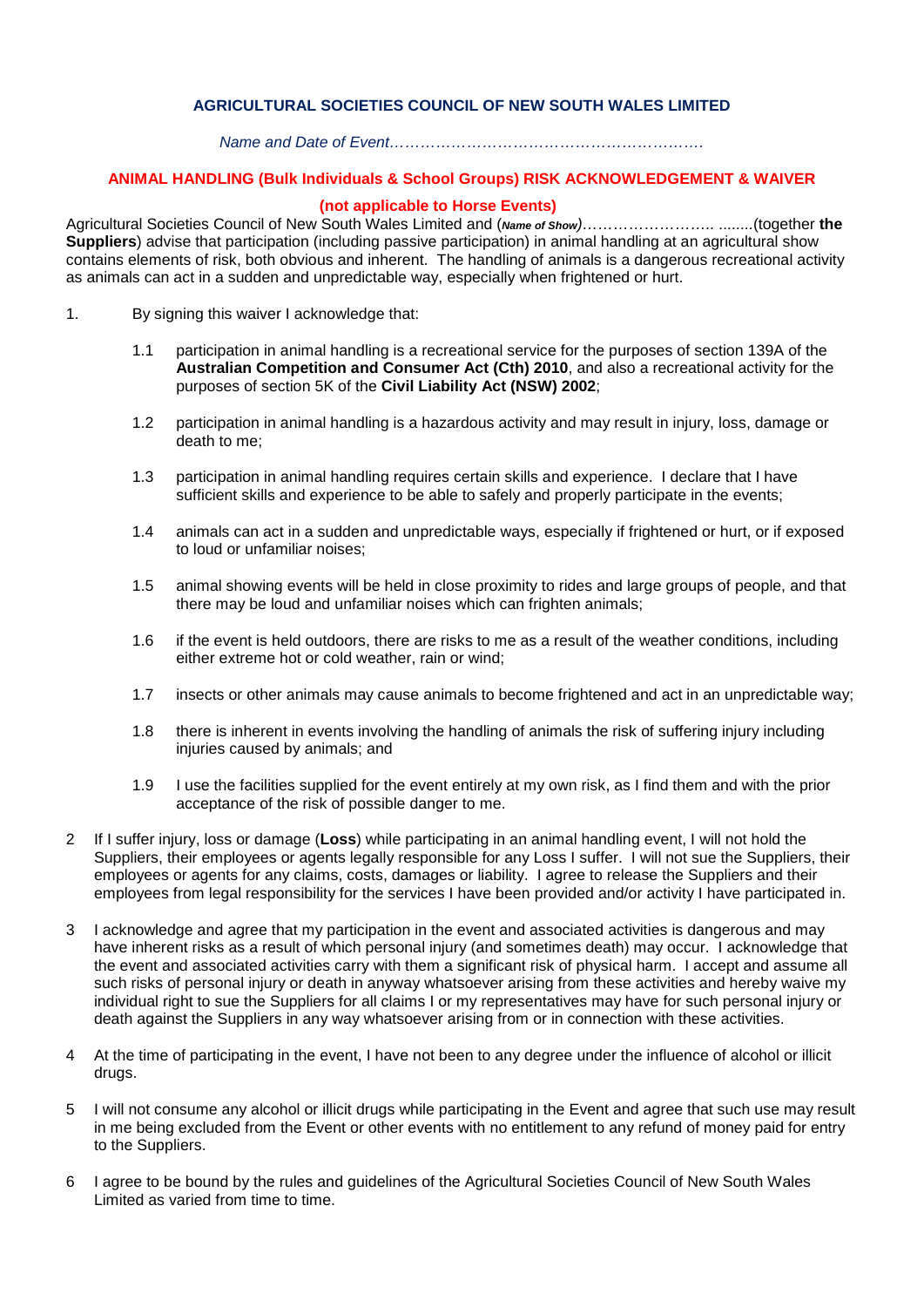**(This form to be used by individual adults signing the same waiver)**

- **I ACKNOWLEDGE THAT I HAVE READ AND UNDERSTOOD THE DOCUMENT WARNING ME OF THE RISKS OF PARTICIPATION IN THE ACTIVITY.**
- **I HAVE MADE ANY FURTHER ENQUIRIES WHICH I FEEL ARE NECESSARY OR DESIRABLE AND FULLY UNDERSTAND THE RISKS INVOLVED IN THIS ACTIVITY.**
- **I SIGN THE DOCUMENT FREELY AND VOLUNTARILY WITHOUT ANY INDUCEMENT MADE TO ME.**

| <b>PARTICIPANT'S NAME (Please Print)</b> | <b>PARTICIPANT'S SIGNATURE</b> | <b>ADDRESS</b> | <b>CONTACT NUMBER</b> |
|------------------------------------------|--------------------------------|----------------|-----------------------|
|                                          |                                |                |                       |
|                                          |                                |                |                       |
|                                          |                                |                |                       |
|                                          |                                |                |                       |
|                                          |                                |                |                       |
|                                          |                                |                |                       |
|                                          |                                |                |                       |
|                                          |                                |                |                       |
|                                          |                                |                |                       |
|                                          |                                |                |                       |
|                                          |                                |                |                       |
|                                          |                                |                |                       |
|                                          |                                |                |                       |
|                                          |                                |                |                       |
|                                          |                                |                |                       |
|                                          |                                |                |                       |
|                                          |                                |                |                       |
|                                          |                                |                |                       |
|                                          |                                |                |                       |

 **( PLEASE PRINT) above.**

**I, ………………………………………………. Have observed the sighting and signing of this document by the participants listed**

**………………………………………………………………**

**Signature of Responsible Official/Witness Date: …………………………..**